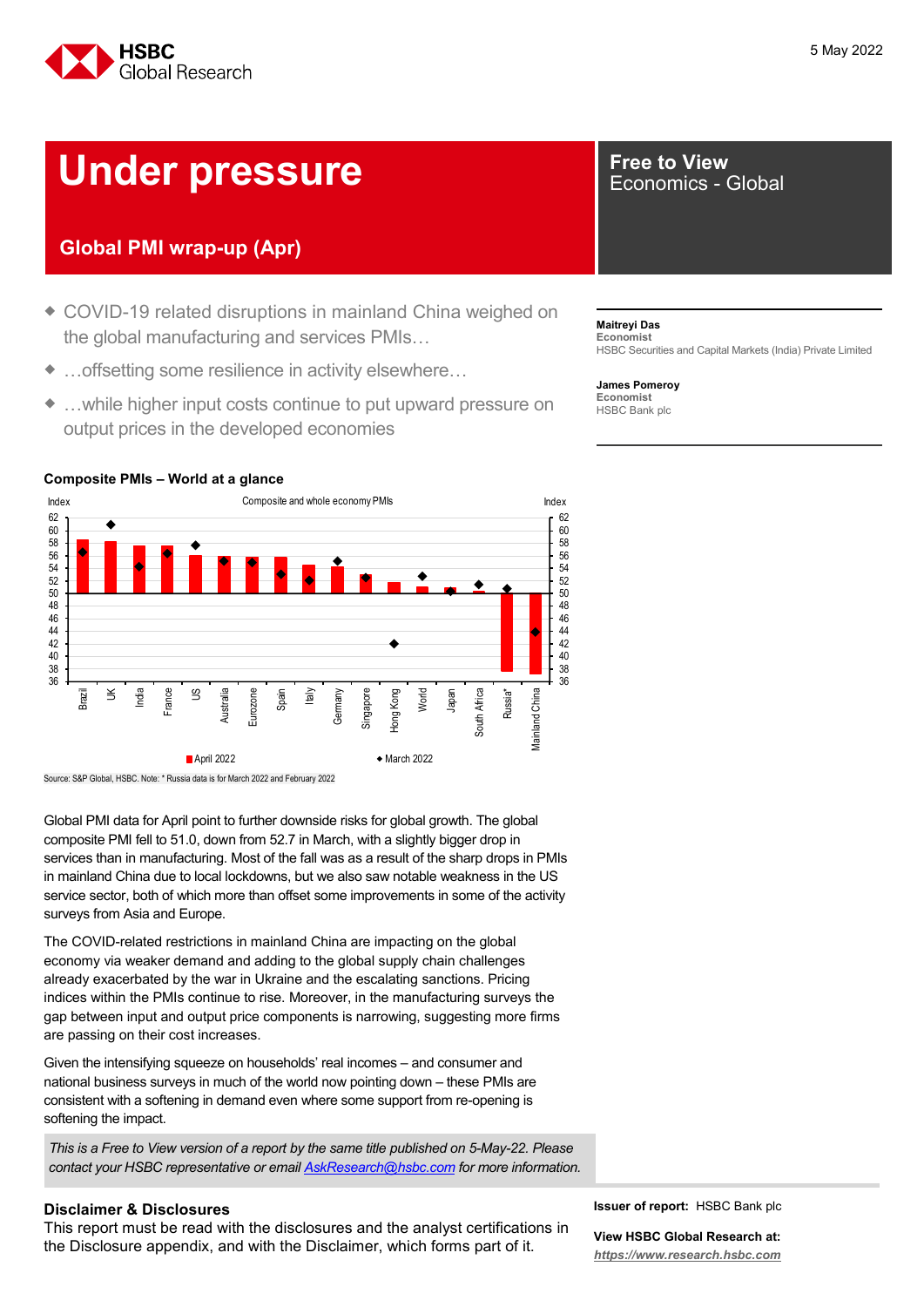

### **What are the data telling us?**

The global composite PMI came in at 51.0 in April, down from 52.7 in March. While services PMIs improved in the eurozone as COVID-19 related restrictions eased, another very weak reading in mainland China and cooling momentum in the US and the UK saw an overall slowdown in the pace of global services activity. Likewise, the global manufacturing PMI slipped to another multi-month low on the back of weaker data in mainland China while the manufacturing PMI fared a little better elsewhere in Asia despite the highly uncertain global backdrop.





#### **2. The global services PMI fell in April, led by slowdown in mainland China**

# **Manufacturing: The mainland China impact**

The global manufacturing PMI data in April remained remarkably steady asides from mainland China. Despite ongoing headwinds from the conflict in Ukraine, pandemic-related restrictions and supply chain disruptions, the global aggregate manufacturing PMI only edged down from 52.9 to 52.2. There was a wide range of outcomes across the world – with a handful of economies (such as Korea, India, the US, the UK and the Philippines) seeing an improvement, while we saw slight softening in the likes of Brazil and the Eurozone, although even in the latter a few countries improved.



#### **3. The manufacturing sector moderated, but remains in expansionary territory in most of the world**

Source: S&P Globa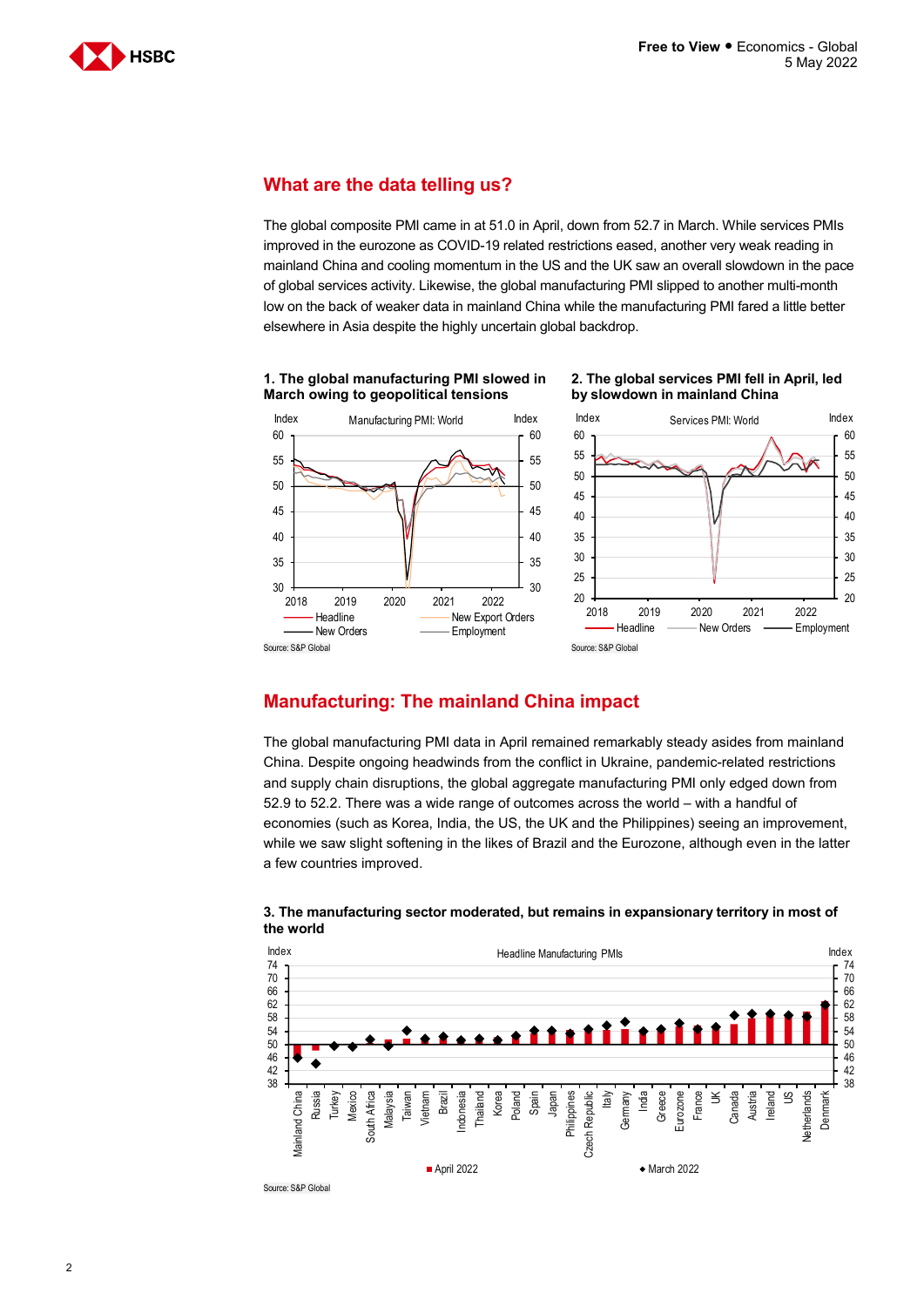

However, the biggest story was the collapse in the surveys in mainland China – where the headline manufacturing index fell by 2.1 points to 46.0, suggesting a sharp downturn in activity for the second month in a row. The NBS PMI also fell by a similar magnitude as a result of the lockdowns and restrictions put into place in numerous cities.

While the demand side of the global manufacturing PMIs has held up relatively well amid the highly uncertain global backdrop, the concern from these data is on the supply side. The global manufacturing PMI suppliers' deliveries time index deteriorated again, led by the impact in Asia.







On an economy-by-economy basis, we can see that the biggest issues on the supply chain front are in most developed economies. Unsurprisingly, the index weakened most in Russia and mainland China but we saw a worsening in delivery times in Hong Kong and Korea, too. The data look slightly better in Poland, Spain, Taiwan, Philippines and Canada, on the other hand.

#### Index **Index** Manufacturing PMI: Supplier Delivery Times **Index** Index 60 60 55 55 50 50 45 45 40 40 35 35 30 30 25 25 Slow er deliveries20 20 15 15 **Turkey** Russia France Ghana UAE Kenya Brazil Mexico **Singapore** Korea Vietnam Malaysia Mainland China Italy US Czech Republic Vetherlands Nigeria Saud Arabia Saudi Arabia Thailand New Zealand India Egypt Indonesia Colombia South Africa South Africa Japan Mainland China Hong Kong Taiwan Poland Canada UK Spain Czech Republic Netherlands Australia Germany **Vew Zealand** Philippines April 2022  $\rightarrow$  March 2022

#### **6. Delivery times lengthened in many economies in April**

Source: S&P Global

This adds to the global inflationary concerns that have intensified in recent months. The global input price index saw another increase to a fresh multi-year high, while firms continue to pass on more of these price increases, particularly in the developed world. In the emerging world, input and output price pressures look to have softened a little in aggregate. The moderation in input prices was notably led by Brazil (3.6pt drop) but many in Asia edged lower too. India was the main outlier with a 1.6pt rise in the same index.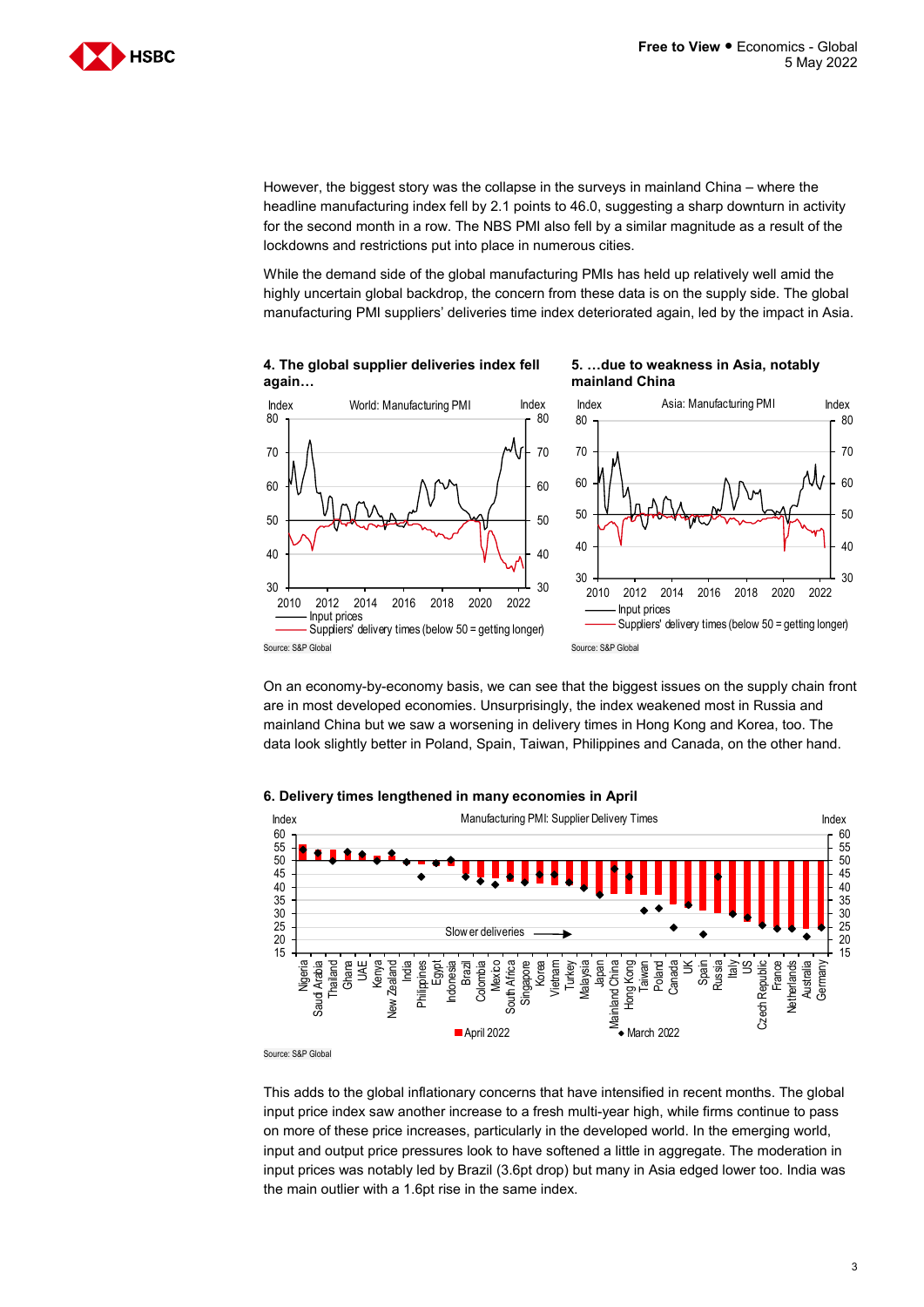**8. …but without the same impact in the** 





**7. Price pressures intensified again in the developed world…** 

As for the output price index, the biggest rises were in many developed markets, including the US (up by 6.6pts), the UK (7.5pts) and Germany (3.7pts) so much more than the rise in the input indices. The narrowing gap between the two indices suggests that firms in the advanced economies are passing more of their costs onto their customers.



#### **9. Renewed price pressures in March are likely to keep output prices elevated in the coming months**

# **Services: Weighed down**

The service sector, for now, may be less influenced by geopolitical tensions and supply shortages. Instead, activity has either been adversely affected by lockdowns (mainland China) or the squeeze on incomes (US and UK), while the eurozone continues to see a grind higher on the slow relaxing of pandemic-related restrictions. The global services PMI fell from 53.4 in March to 51.9 in April.

The story is a little different in Asia from the west. Mainland China saw another sharp fall in the services PMI to 36.2 from 42.0 as pandemic restrictions sapped optimism from the economy. Both activity and new orders fell at the second sharpest rates since the survey began in 2005, and were exceeded only by those seen at the initial onset of the pandemic. Meanwhile, in India, the services PMI rose to 57.9 in April from 53.6 in March supported by increased new business and employment. That said, price pressures continue to intensify in India as well.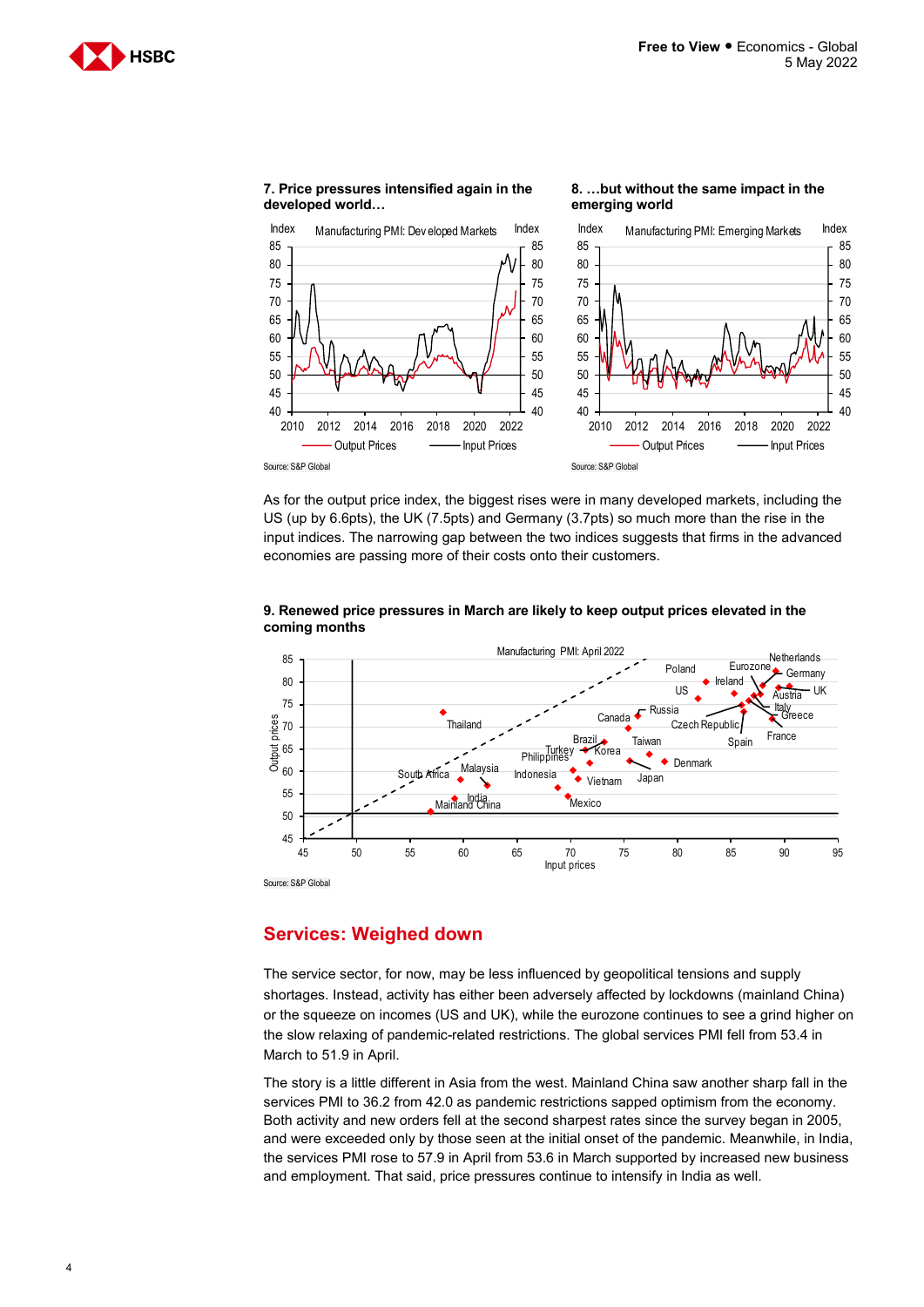**11. …but mainland China's services PMI** 

**saw a sharp fall**



In Europe, there was still some re-opening momentum in the service sector in April with the eurozone aggregate services PMI rising from 55.6 to 57.7, despite the deepening of the real income squeeze.





It was a different story in the UK and the US, both further ahead in their reopening. Hence the realities of a cost-of-living squeeze may have weighed on activity. Whilst both readings still point to a decent pace of service sector activity growth (58.9 in the UK and 55.6 in the US), the marked falls in the headline index and new orders components suggest that firms' optimism may have been dented somewhat. In the US, the S&P Global services PMI fell from 58.0 to 55.6 and the ISM services survey fell from 58.3 to 57.1. Despite the moderating headline survey, output and new orders still continue to rise. But the main concern is the sharp rise in input and output prices due to labour shortages and rising cost of raw materials.

Globally, price pressures continue to build in the service sector, as a result of higher input costs. This includes underlying commodity prices and labour, and firms continue to pass these higher input prices onto their customers. In fact, output charges rose at a record pace in the survey history reflecting efforts to pass on near-record increase in input costs.



#### **12. Increased supply chain disruptions resulted in new highs for prices**

### **13. Input and output prices have reached a new record in the US**

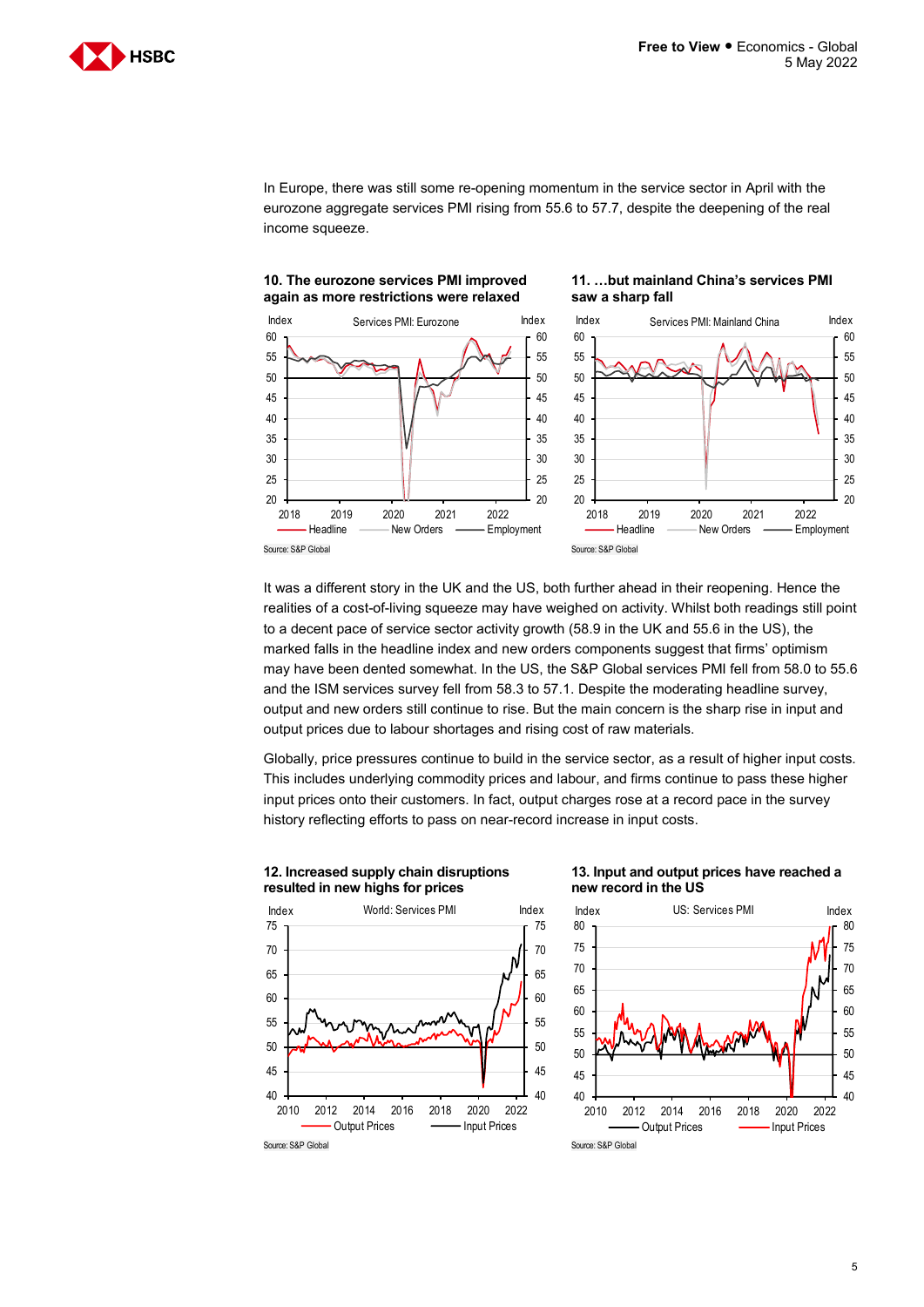

# **Summary**

The April PMI data show a global economy facing many challenges. Weaker growth in mainland China is already here, but further supply chain disruptions could weigh on activity and push up costs in the coming months, adding to the headwinds from a cost of living squeeze, higher rates and choppy financial markets.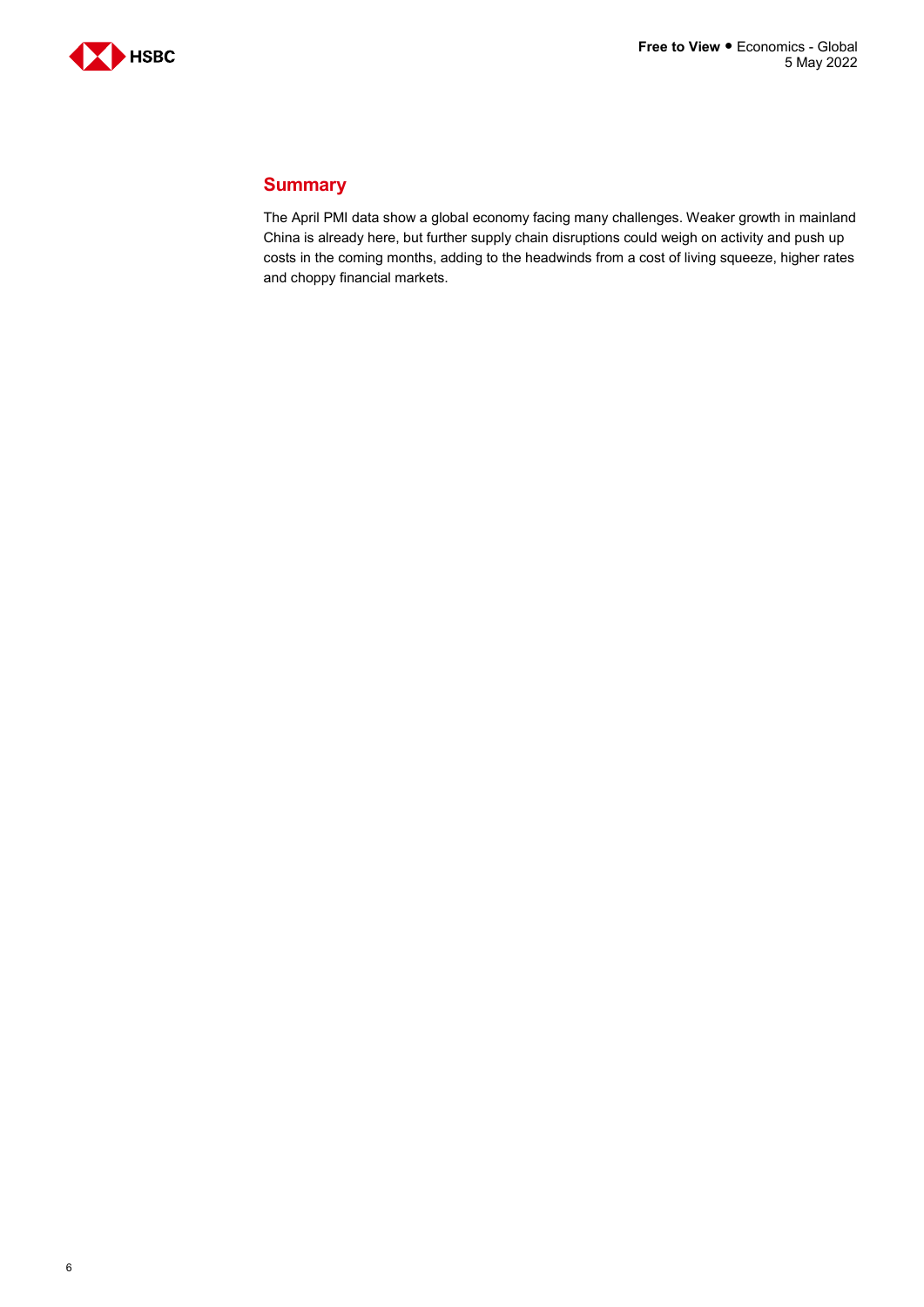

# **Disclaimer**

The following analyst(s), who is(are) primarily responsible for this document, certifies(y) that the opinion(s), views or forecasts expressed herein accurately reflect their personal view(s) and that no part of their compensation was, is or will be directly or indirectly related to the specific recommendation(s) or views contained in this research report: Maitreyi Das and James Pomeroy

This document has been issued by HSBC Bank plc, which has based this document on information obtained from sources it believes to be reliable but which it has not independently verified. Neither HSBC Bank plc nor any member of its group companies ("HSBC") make any guarantee, representation or warranty nor accept any responsibility or liability as to the accuracy or completeness of this document and is not responsible for errors of transmision of factual or analytical data, nor is HSBC liable for damages arising out of any person's reliance on this information. The information and opinions contained within the report are based upon publicly available information at the time of publication, represent the present judgment of HSBC and are subject to change without notice.

This document is not and should not be construed as an offer to sell or solicitation of an offer to purchase or subscribe for any investment or other investment products mentioned in it and/or to participate in any trading strategy. It does not constitute a prospectus or other offering document. Information in this document is general and should not be construed as personal advice, given it has been prepared without taking account of the objectives, financial situation or needs of any particular investor. Accordingly, investors should, before acting on it, consider the appropriateness of the information, having regard to their objectives, financial situation and needs. If necessary, seek professional investment and tax advice.

The decision and responsibility on whether or not to purchase, subscribe or sell (as applicable) must be taken by the investor. In no event will any member of the HSBC group be liable to the recipient for any direct or indirect or any other damages of any kind arising from or in connection with reliance on any information and materials herein.

Past performance is not necessarily a guide to future performance. The value of any investment or income may go down as well as up and you may not get back the full amount invested. Where an investment is denominated in a currency other than the local currency of the recipient of the research report, changes in the exchange rates may have an adverse effect on the value, price or income of that investment. In case of investments for which there is no recognised market it may be difficult for investors to sell their investments or to obtain reliable information about its value or the extent of the risk to which it is exposed. Some of the statements contained in this document may be considered forward looking statements which provide current expectations or forecasts of future events. Such forward looking statements are not guarantees of future performance or events and involve risks and uncertainties. Actual results may differ materially from those described in such forward-looking statements as a result of various factors.

This document is for information purposes only and may not be redistributed or passed on, directly or indirectly, to any other person, in whole or in part, for any purpose. The distribution of this document in other jurisdictions may be restricted by law, and persons into whose possession this document comes should inform themselves about, and observe, any such restrictions. By accepting this report, you agree to be bound by the foregoing instructions. If this report is received by a customer of an affiliate of HSBC, its provision to the recipient is subject to the terms of business in place between the recipient and such affiliate. The document is intended to be distributed in its entirety. Unless governing law permits otherwise, you must contact a HSBC Group member in your home jurisdiction if you wish to use HSBC Group services in effecting a transaction in any investment mentioned in this document.

Certain investment products mentioned in this document may not be eligible for sale in some states or countries, and they may not be suitable for all types of investors. Investors should consult with their HSBC representative regarding the suitability of the investment products mentioned in this document.

HSBC and/or its officers, directors and employees may have positions in any securities in companies mentioned in this document. HSBC may act as market maker or may have assumed an underwriting commitment in the securities of companies discussed in this document (or in related investments), may sell or buy securities and may also perform or seek to perform investment banking